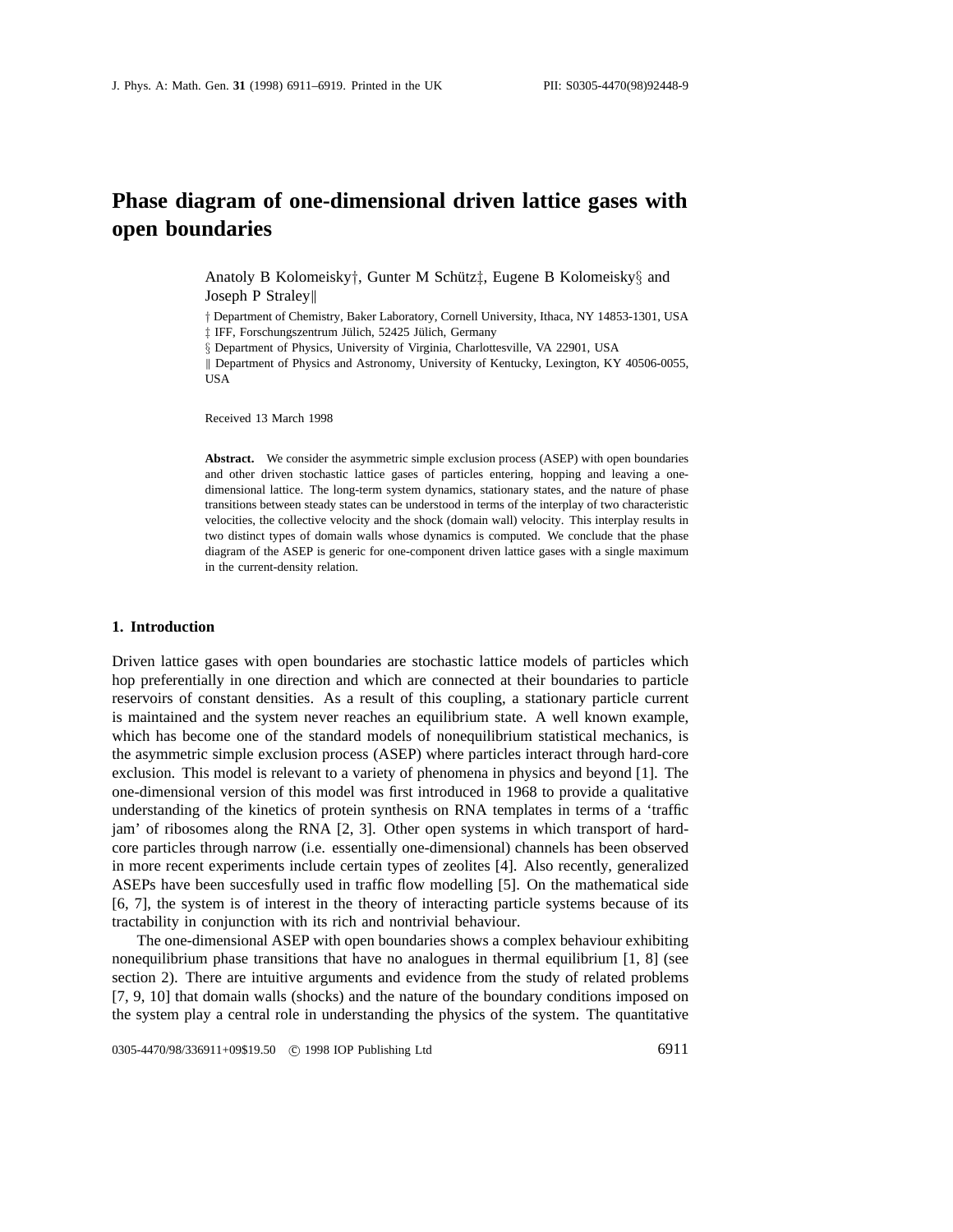clarification and development of the domain wall picture for the system with open boundaries [11] constitute the primary goal of this paper. The totally asymmetric exclusion process (TASEP) is the simplest case and we shall use this model to develop a theory of boundaryinduced phase transitions (section 3). The central ingredient of this theory is an interplay of two characteristic shock velocities which can be derived from the (bulk) current density relation  $j(\rho)$ . We are lead to the observation of *two different* types of domain walls whose structure and motion can be characterized to a large extent. The system dynamics, stationary states, the nature and the location of the phase transitions can then be understood *quantitatively* in terms of the domain wall picture. The basic mechanisms which generate the phase transitions in this model will be shown to be universal and will thus eventually lead us to an understanding of more generic cases of driven diffusive systems which have a single maximum in the current density relation  $j(\rho)$ . Moreover, we shall obtain—with somewhat stronger assumptions on the coarse-grained domain wall dynamics—quantitative results on the stationary density profile close to the phase transition lines (section 4). Some further conclusions are drawn in section 5 where we also summarize our main results.

## **2. The TASEP with open boundaries**

In the TASEP particles enter an *N*-site lattice from the left with rate  $\alpha$  whenever the first site is empty. In the bulk particles can jump to the neighbouring right-hand site with constant rate 1 provided that this site is empty (hard-core exclusion). On site *N* particles exit the system with rate  $\beta$ . This choice of rates corresponds to a coupling of the system to reservoirs of constant densities  $\alpha$  and  $1 - \beta$ , respectively. The steady states in this system (figure 1) have been determined exactly [11, 12]. For self-containedness we summarize the main results.

The hard-core exclusion implies that the steady state particle current *j* is related to the bulk density  $\rho$  by  $j = \rho(1 - \rho)$  [13]. When particles are supplied at the left end with the rate  $\alpha > \beta$ , and removed at the right end not too fast,  $\beta < \frac{1}{2}$ , there results a high-density



**Figure 1.** Phase diagram of the ASEP with stationary values of the particle density *ρ*, current *j* , and allowed types of domain walls: low-density/high-density *(*0|1*)*, maximal-current/highdensity *(m*|1*)*, low-density/maximal-current *(*0|*m)*.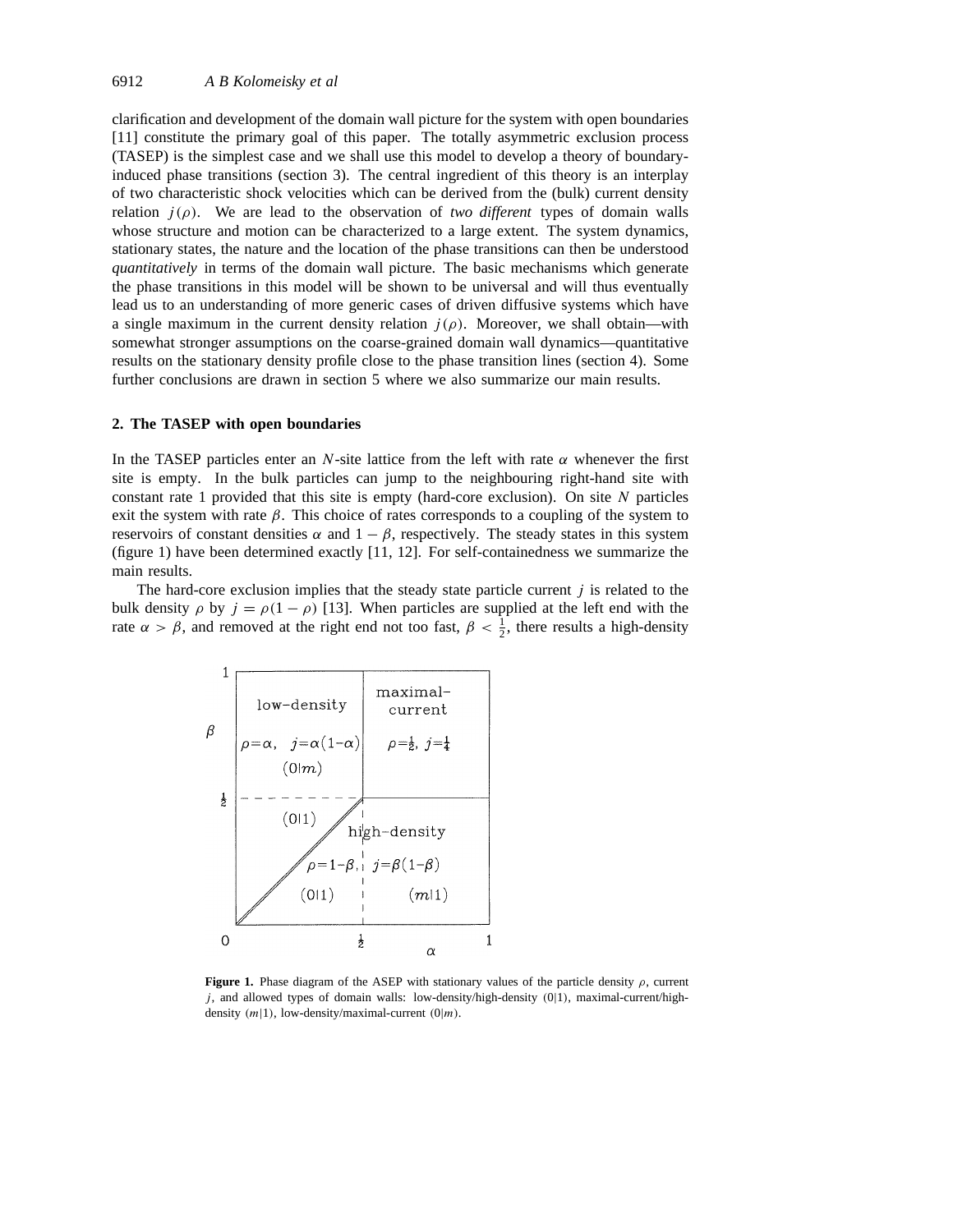phase (bulk density  $\rho_{\text{high}} = 1 - \beta > \frac{1}{2}$ ) for which particle extraction is the limiting process. When the particles are supplied not too fast,  $\alpha < \frac{1}{2}$  and removed faster than supplied,  $\beta > \alpha$ , there results a low-density phase limited by particle supply; the bulk density is  $\rho_{\text{low}} = \alpha$ . There is a discontinuous phase transition along the line  $\alpha = \beta < \frac{1}{2}$ . Here the average particle density changes linearly across the system from *α* to  $1 - α$ . When particles are supplied and removed sufficiently rapidly,  $\alpha > \frac{1}{2}$ ,  $\beta > \frac{1}{2}$ , there results a continuous phase transition into a maximal-current phase for which transport is bulk dominated; the bulk density is  $\rho_m = \frac{1}{2}$ , and the current takes on its maximal value of  $\frac{1}{4}$ .

Boundary density profiles in the high- and low-density phases decay exponentially with finite localization length  $\xi$ ; the localization length diverges as the maximal current phase is entered. Within the maximal-current phase the decay is algebraic (equivalent to an infinite correlation length). Remarkably, *ξ* is composed of two individual localization lengths [11]

$$
\xi^{-1} = |\xi_{\beta}^{-1} - \xi_{\alpha}^{-1}| \tag{1}
$$

with  $\xi_{\sigma}^{-1} = -\ln 4\sigma (1 - \sigma)$  for  $\sigma < \frac{1}{2}$  and  $\xi_{\sigma}^{-1} = 0$  for  $\sigma \ge \frac{1}{2}$ . A curious implication of this equation is that the boundary density profile changes form within the high- and low-density phases (for example, at  $\alpha = \frac{1}{2}$  with  $\beta < \frac{1}{2}$ ), yet this is not accompanied by any nonanalyticity in the current or bulk density. Along the first order transition line  $\alpha = \beta < \frac{1}{2}$ the correlation length *ξ* is infinite, but the individual localization lengths *ξα,β* are finite. The mean-field solution [2, 14] for the density on this line has the form of a shock front or domain wall, and the linear stationary state profile that is observed in the exact solution can be interpreted as a superposition of domain walls present at any position [11, 15, 16]. Excepting the special case of this coexistence line the nature and motion of the domain wall and the consequences for the phase diagram have not been elucidated generally and explicitly for the problem with open boundaries.

#### **3. Domain wall dynamics**

From the exact solution we realize that understanding the origin and the physical meaning of the localization lengths  $\xi_{\alpha,\beta}$  holds the key to understanding the phase diagram of the system. We start from two examples that provide insight into the physics of the TASEP. Since the model has a particle–hole symmetry—it can be reformulated in terms of holes entering the system from the right end—we only need to study the region  $\alpha \geq \beta$ .

(1) Let us assume [16] that  $\alpha$  and  $\beta$  are very small  $(\alpha N \ll 1, \beta N \ll 1)$  and that the initial distribution of particles is far from the true stationary state. The particles will travel to the right end where they get stuck. At late times there will be a low-density region at the left and a high-density region at the right (which we can present schematically as 00001111), with a domain wall between the low (0)- and high (1)-density segments. The subsequent late-stage evolution of the system can be interpreted in terms of the motion of this domain wall.

When a particle exits the system, the remaining particles rearrange themselves so that the whole filled region shrinks by one lattice unit, and the domain wall moves one step to the right. The conditions  $\alpha N \ll 1$ ,  $\beta N \ll 1$  guarantee that while this rearrangement takes place, no extra particle enters or leaves the system. Similarly a particle entering the system from the left causes the domain wall to move one unit to the left. As in the Zel'dovich theory of kinetics of first-order transitions [17], the domain wall motion can be understood as diffusion of the 'size of the high-density segment'. The 'elementary processes' that change the length of the filled region consist of motion of the domain wall to the left at rate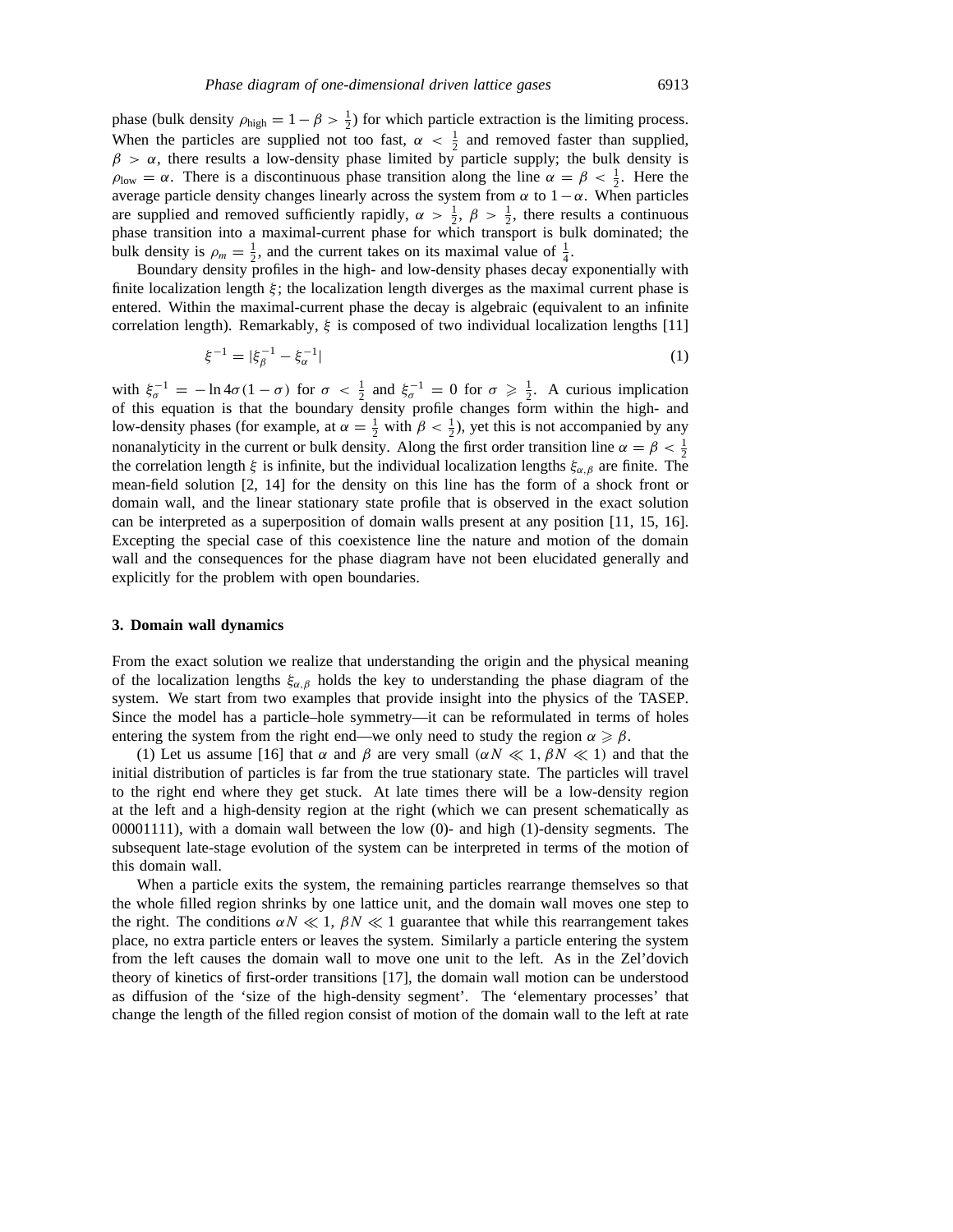*α* or to the right at rate *β*, so that the domain wall does a biased random walk with drift velocity  $V = \beta - \alpha$  and diffusion coefficient  $D = (\alpha + \beta)/2$ . As a result, three physically different situations are possible.

If  $\alpha < \beta$ , then the domain wall is drifting to the right and will eventually reach the end of the system; thereafter the system is in the low-density stationary state. If  $\alpha > \beta$ , the domain wall is travelling to the left, leading to the high-density stationary state. When  $\alpha = \beta$ , the domain wall position fluctuates with no net drift, and its rms displacement increases with time as  $(Dt)^{1/2}$ . Hence, at large times it can be anywhere in the system, resulting in a linearly increasing stationary density profile as suggested earlier for finite rates  $α, β$  on an intuitive basis. We note that following the dynamics of the wall also explains *why* the phase transition between the cases  $\alpha > \beta$  and  $\alpha < \beta$  is discontinuous.

(2) Let us now assume that  $\alpha > \frac{1}{2}$  and that only  $\beta$  is very small. We start from an empty lattice. After a while, but before the true high-density stationary state is reached, the system consists of two visually different segments which can be presented schematically as mmmm1111. Near the left end of the system the high entering rate causes the formation of a region closely resembling the maximal-current phase (m), while on the right there is a high-density region (1) dominated by the small exit rate *β*. The expansion of the high-density segment is again a biased random walk with some drift velocity and diffusion coefficient, determined below.

In equilibrium phenomena a domain wall is a localized region where the order parameter interpolates between degenerate ground states. In this nonequilibrium system a domain wall is an object connecting two possible *stationary* states of the system. The domain wall picture exhibited in the two examples is not specific to the case that one of the boundary rates is small; we argue that everywhere in the low-/high-density phases there are two kinds of domain walls: the  $(0|1)$  wall (for  $\alpha < \frac{1}{2}$ ) connecting the stable high-density stationary state to the metastable low-density state (as in example (1)), and the  $(m|1)$  wall [for  $\alpha > 1/2$ ] that connects the stable high-density stationary state to the maximal-current phase (example (2)). This second, distinct type of domain wall is a new notion that we need to introduce here for a full understanding of the system. The bulk densities far to the left and right  $(\rho_{low}$  and *ρ*high, respectively) of the *(*0|1*)* domain wall are reached exponentially fast with length scale *ξ*. As we increase the entering rate *α* (holding the exit rate  $\beta < \frac{1}{2}$  fixed), the localization length  $\xi_{\alpha}$  characterizing the low-density behaviour of the domain wall increases, going to infinity [11, 12] at  $\alpha = \frac{1}{2}$ : The (0|1) wall undergoes a continuous phase transition into the maximal-current/high-density domain wall *(m*|1*)* described in our second example. Because the maximal current phase is algebraic, the stationary density profile for  $\alpha \geq \frac{1}{2}$  approaches its bulk value not *purely* exponentially, but with an algebraic correction. Thus the domain wall transition explains the non-analytical change of the stationary density profile within the high-density phase at  $\alpha = \frac{1}{2}$  for any value of  $\beta < \frac{1}{2}$ .

We turn now to a quantitative analysis of the physical origin of these observations in terms of the drift velocity of the domain wall and of the collective velocity of the lattice gas, defined below. To this end we will now show how the late-stage dynamics of the system and the approach to the true high-density stationary state is governed by the motion of the two types of domain walls.

In the introductory examples the domain wall was easy to visualize because the wall is sharp when the entering and exit rates are small. To compute the drift velocity in the general case we first note that in any lattice gas (with conserved total particle number) the local particle density  $\rho(x, t) = \langle n_x(t) \rangle$  satisfies a lattice continuity equation

$$
\frac{\mathrm{d}}{\mathrm{d}t}\rho(x,t) = j_{x-1}(t) - j_x(t) \tag{2}
$$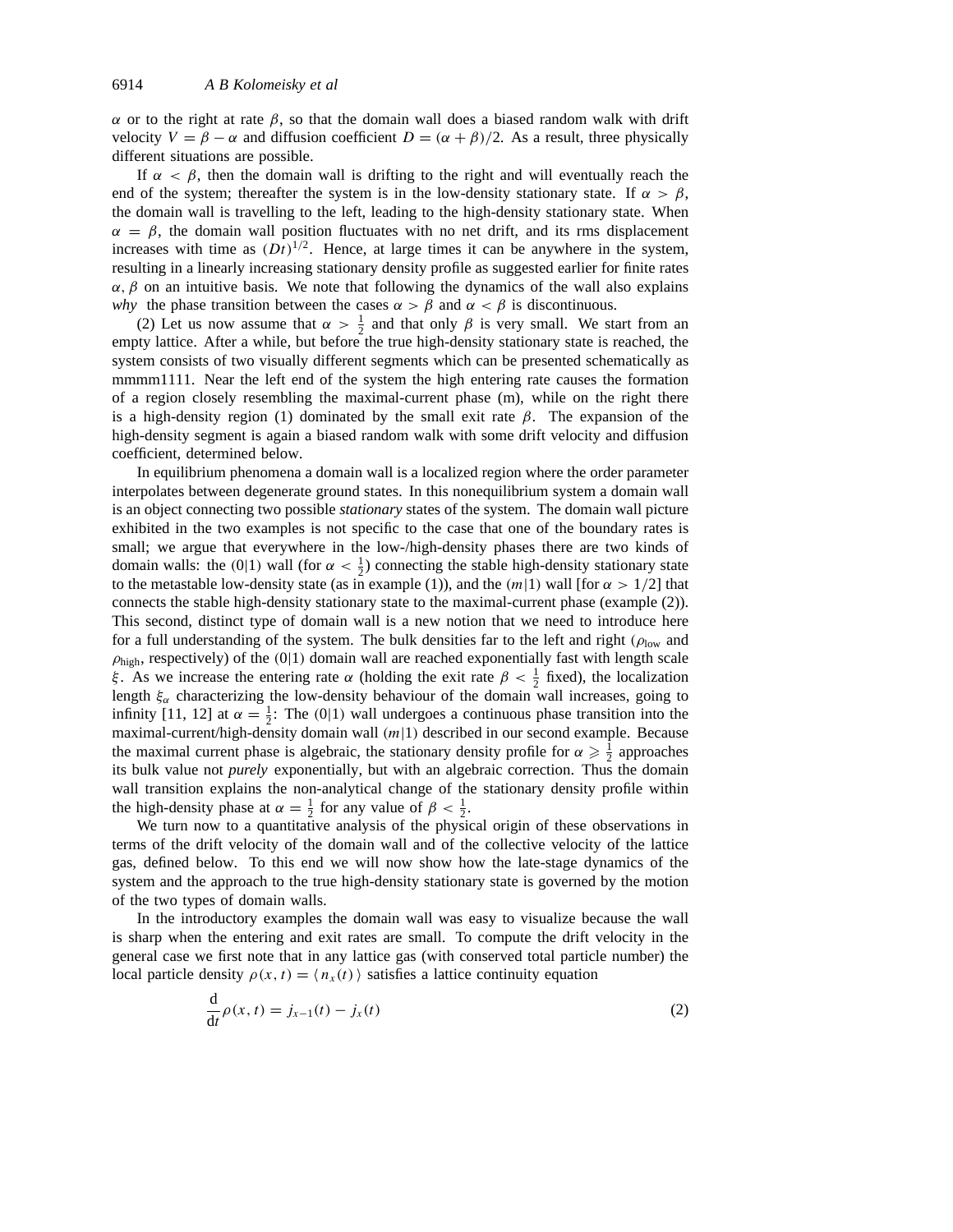with the local particle current  $j_x(t)$ . In the continuum limit this turns into the usual continuity equation *∂ρ/∂t* + *∂j/∂x* = 0. With a travelling wave solution of the form *ρ(x* − *Vt)*, and integrating between minus and plus infinity, we find the domain wall velocity

$$
V = \frac{j_{+} - j_{-}}{\rho_{+} - \rho_{-}}.\tag{3}
$$

In a finite macroscopic system the assumption  $\rho(x, t) = \rho(x - Vt)$  breaks down near the boundaries, and therefore the parameters  $j_{+,-}$  and  $\rho_{+,-}$  (given in figure 1) should be understood as bulk stationary state values of the current and density in the far left *(*−*)* and far right (+) parts of the domain wall.

For the low-density/high-density domain wall (0|1) one has  $j_{+} = \beta(1-\beta)$ ,  $\rho_{+} = 1-\beta$ , and  $j_-\equiv \alpha(1-\alpha)$ ,  $\rho_-\equiv \alpha$  (figure 1). Substituting these in (3) we find the drift velocity *V* for the TASEP

$$
V = \beta - \alpha \tag{4}
$$

which we expect to be valid for all  $\alpha$ ,  $\beta < \frac{1}{2}$  and which is a well-established result for the *infinite* system without boundaries [7, 13]. One realizes that the domain velocity changes sign at  $\alpha = \beta < \frac{1}{2}$ , leading to the same scenario as in example 1 for small  $\alpha$ ,  $\beta$ .

For the maximal-current/high-density domain wall  $(m|1)$  we have  $j_{+} = \beta(1 - \beta)$ ,  $\rho_+ = 1 - \beta$ , and  $j_- = \frac{1}{4}$ ,  $\rho_- = \frac{1}{2}$ . Hence for an initially empty lattice

$$
V = \beta - \frac{1}{2}.\tag{5}
$$

The expression for *V* changes its functional form at  $\alpha = \frac{1}{2}$  because the wall has a different form beyond the phase transition  $(0|1) \rightarrow (m|1)$ .

To understand *why* the transition takes place at  $\alpha = \frac{1}{2}$  we consider the collective velocity

$$
V^{\text{coll}} \equiv \frac{\mathrm{d}}{\mathrm{d}t} \frac{\sum_{x} x \langle n_x(t) (n_0(0) - \rho) \rangle}{\sum_{x} \langle n_x(n_0(0) - \rho) \rangle} \tag{6}
$$

of a lattice gas, averaged over a translationally invariant grand-canonical stationary distribution of density *ρ*. The collective velocity measures the drift of the centre of mass of a momentary local perturbation of the stationary distribution. For any lattice gas satisfying a continuity equation (2) we obtain by taking the thermodynamic limit of a finite system the exact nonequilibrium fluctuation-dissipation theorem

$$
V^{\text{coll}} = \frac{\partial}{\partial \rho} j(\rho). \tag{7}
$$

For the TASEP with  $j = \rho(1 - \rho)$  one finds  $V^{\text{coll}} = 1 - 2\rho$  which changes sign at  $\rho = \frac{1}{2}$ where the current takes its maximal value  $j = \frac{1}{4}$ . As in traffic flow a small perturbation (e.g. an additional car which has just entered the road) will move with positive velocity (in the direction of the flow) if the overall density is sufficienty low. However, in a high-density regime, such a perturbation causes incoming particles to pile up behind the perturbation (traffic jam) and thus leads to a negative collective velocity of the centre of mass of the perturbation.

To appreciate the significance of the collective velocity for the phase diagram of the TASEP consider first the low-density phase along a line with fixed  $\beta > \frac{1}{2}$ . For a left boundary density  $\alpha < \frac{1}{2}$  a small perturbation of the stationary state (corresponding to a fluctuation in the injection of particles) travels with positive speed into the bulk where it will eventually dissipate. However, if the perturbation is maintained, i.e. the constant left boundary density is increased by a small amount, the perturbation will continuously penetrate into the bulk and lead to an increase of the bulk density. This happens until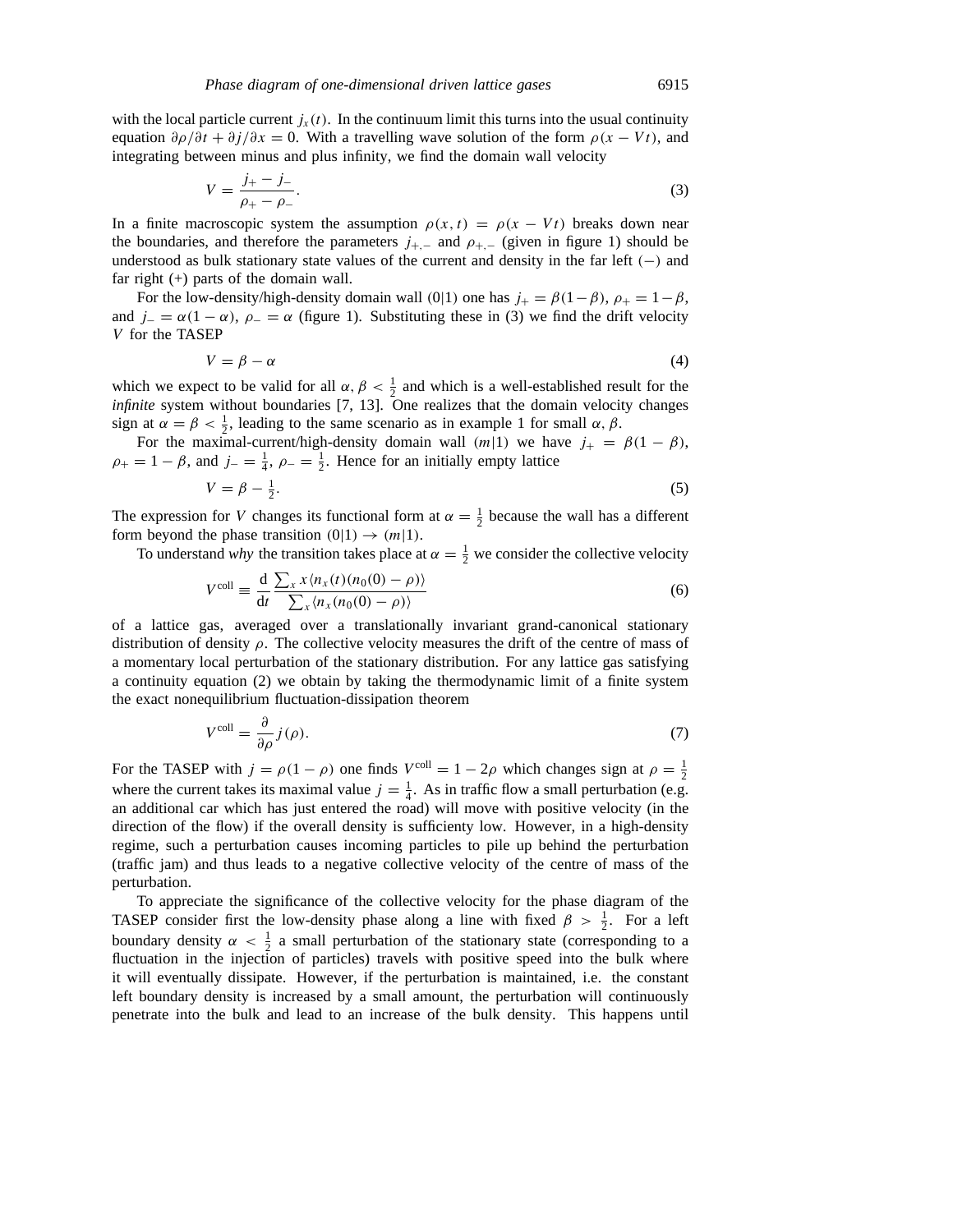

**Figure 2.** An ASEP with a domain wall present. The diagonal lines represent the instantaneous position *x* (measured in lattice spacings) of every 10th particle at various times *t* (measured in Monte Carlo steps per site). (*a*)  $\alpha = \beta = 0.2$ ; (*b*)  $\alpha = 0.3$ ,  $\beta = 0.2$ ; (*c*)  $\alpha = 0.7$ ,  $\beta = 0.2$ .

 $\alpha = \frac{1}{2}$ . Further increase of the left boundary density results in a negative collective velocity and the perturbation does not spread into the bulk. The system has entered the maximalcurrent phase where it remains even if the left boundary density is further increased [8]. This phenomenon explains what may be intuitively described as the onset of an overfeeding with particles [11].

For  $\beta < \frac{1}{2}$  the system does not enter the maximal-current phase (because of the negative shock velocity), but the overfeeding still occurs for  $\alpha > \frac{1}{2}$  and leads to the domain wall transition  $(0|1) \rightarrow (m|1)$ . The overfeeding implies that further increase of the left boundary density beyond  $\frac{1}{2}$  does not result in any change of the characteristic length scales in the high-density phase. This is seen in the behaviour of the domain wall velocity  $V(4)$ , (5) and also in the divergence of the localization length  $\xi_{\alpha}$ . The overfeeding originates in the change of sign in the collective velocity. Particle–hole symmetry can be used to extend our results to the low-density phase. Thus we can explain both the location of the second-order phase transition lines in the TASEP and the nonanalytic changes in the density profile within the low- and high-density phases.

We have performed numerical simulations of the ASEP, shown in figure 2, that give support to our ideas. We chose  $N = 1000$  and on each Monte Carlo step attempted to advance the particle on a randomly chosen site (if there was one present). The initial configuration had particles placed independently and randomly, with a density step at the middle or near one end of the line. Time is measured in units of Monte Carlo steps per site. We represent the subsequent behaviour of the system by tracing the path of every 10th particle. The figure shows three cases: (*a*)  $\alpha = \beta = 0.2$ , describing a (0|1) domain wall between phases that are particle–hole equivalents; (*b*)  $\alpha = 0.3$ ,  $\beta = 0.2$ , with a (0|1) domain wall between inequivalent phases; (*c*)  $\alpha = 0.7$ ,  $\beta = 0.2$ , with a  $(m|1)$  domain wall (choosing any  $\alpha \geq 0.5$  would give exactly the same diagram). We verified that for each of these, equations (4) or (5) accurately predicted the velocity *V* of displacement of the wall.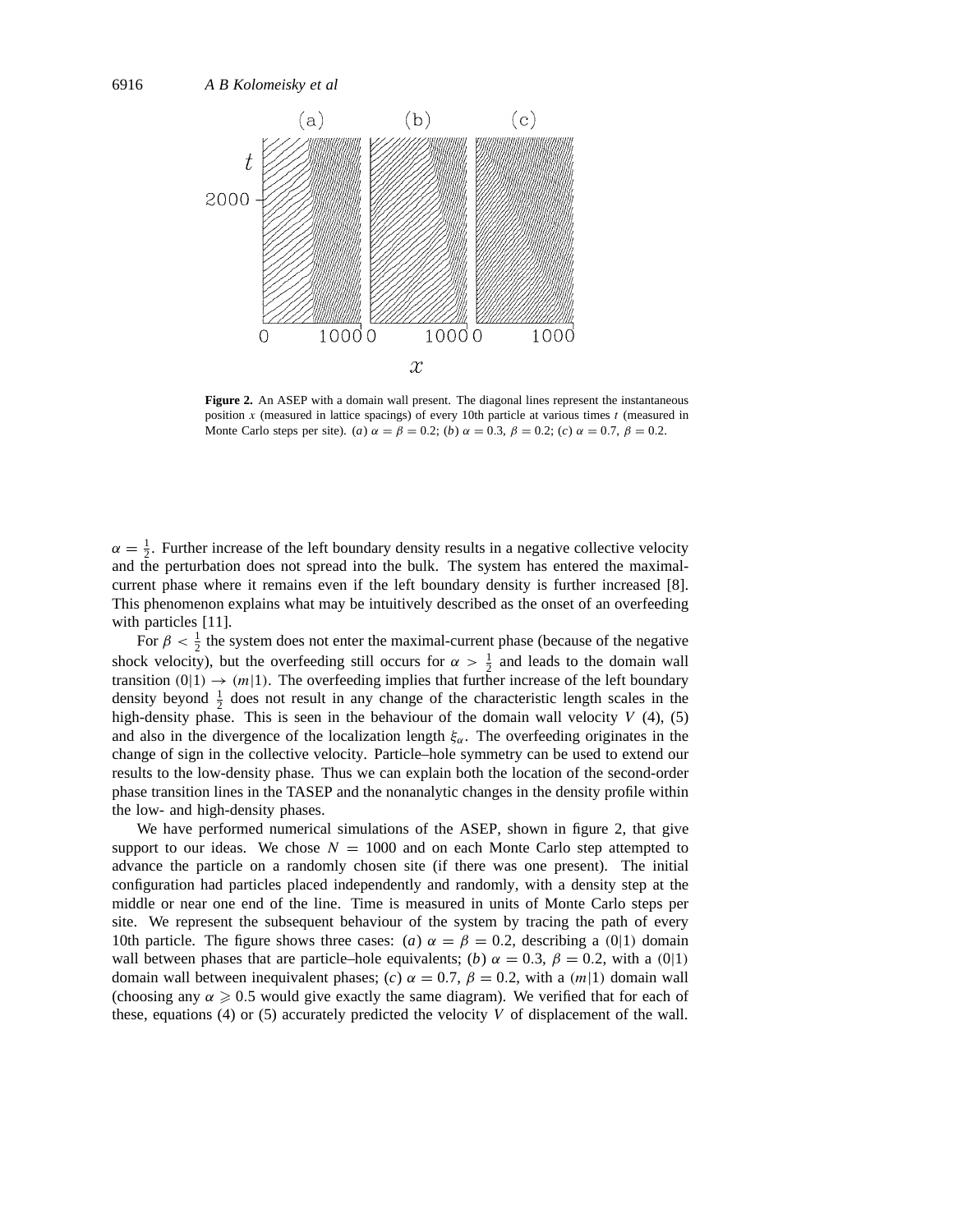## **4. Density profiles**

We may go further and check this picture by considering the consequences of the *fluctuations* in the domain wall position. The domain wall is a compromise between the particle injection and extraction processes that attempt to enforce their distinct own stationary states. From our random walk discussion of the domain wall dynamics we expect that a superposition of the domain wall localized at the left boundary and uniform bulk density  $\rho_{\text{high}} = 1 - \beta$  capture the physics of the high-density stationary state, in agreement with intuitive arguments [11]. For detailed analysis we adopt a coarse-grained point of view from which the motion of the domain wall essentially becomes a Poisson process. For the domain wall the combinations  $j_{+,-}/(\rho_{+}-\rho_{-})$  which determine domain wall velocity (3) can then be interpreted as being the effective jump rates  $D_{R,L}$  to the right (left). Thus the diffusion constant is given by

$$
D = \frac{1}{2} \frac{j_{+} + j_{-}}{\rho_{+} - \rho_{-}} \tag{8}
$$

$$
= \frac{1}{2} \frac{\beta(1-\beta) + \alpha(1-\alpha)}{1-\beta-\alpha} \qquad \text{for } \alpha, \beta < \frac{1}{2}
$$
 (9)

$$
= \frac{4\beta(1-\beta)+1}{4(1-2\beta)} \quad \text{for } \alpha \geqslant \frac{1}{2}, \ \beta < \frac{1}{2}.\tag{10}
$$

We note that equation (8) correctly reproduces the diffusion coefficient of the TASEP in an infinite system [7, 18] and that on the coexistence line  $\alpha = \beta < \frac{1}{2}$ , the expression reduces to  $D = \alpha(1 - \alpha)/(1 - 2\alpha)$  proposed earlier on the basis of current-fluctuation arguments [16]. On approaching the maximal current phase  $(\beta \to \frac{1}{2})$  the drift velocity *V* vanishes but the diffusion coefficient *D* diverges, signalling the failure of the domain wall picture for  $\beta \geqslant \frac{1}{2}.$ 

In the TASEP the position of a domain wall is sharp [19]. Thus it is tempting to derive the localization length which determines the decay of the density profile directly from the stationary distribution of a biased random walker in a large, but finite system. For a Poisson process with right and left hopping rates  $D_{R,L}$  this yields the exact equality  $\xi = \ln (D_R/D_L)$ . For the domain wall motion this gives

$$
\xi = |\ln (j^+/j^-)|. \tag{11}
$$

Somewhat surprisingly this simple-minded ansatz is in agreement with the exact expression (1) in all phases and explains the origin of the two independent length scales  $\xi_{\alpha} = \ln j^{-1}$ and  $\xi_{\beta} = \ln j^+$  in terms of the domain wall diffusion.

For a generic lattice gas we take again a coarse-grained approach and introduce a localization time  $\tau$  that characterizes the length of time the wall spends away from the boundary. We argue that the drift distance  $|V|\tau$  and the diffusional wandering  $(D\tau)^{1/2}$  each are of the same order of magnitude as the localization length  $\xi$  itself; then  $\tau \cong D/V^2$  and

$$
\xi \cong D/|V|.\tag{12}
$$

Thus we obtain not only a foundation in terms of the domain wall motion to the phenomenological derivation of this result by Krug [8] for the transition from the lowdensity phase to the maximal-current phase, but also an extension of the validity of (12) to the other phase transition lines. This domain wall approach is legitimate whenever the localization length  $\xi$  is much bigger than the (unit) lattice spacing and than other, internal bulk correlation lengths which may result from particle interactions in the lattice gas. Substituting in (12) the expressions (4), (5) and (9), (10) respectively for *V* and *D* we get expressions *ξ*<sup>1</sup>*,*<sup>2</sup> which are much larger than unity (and thus trustworthy) in the vicinity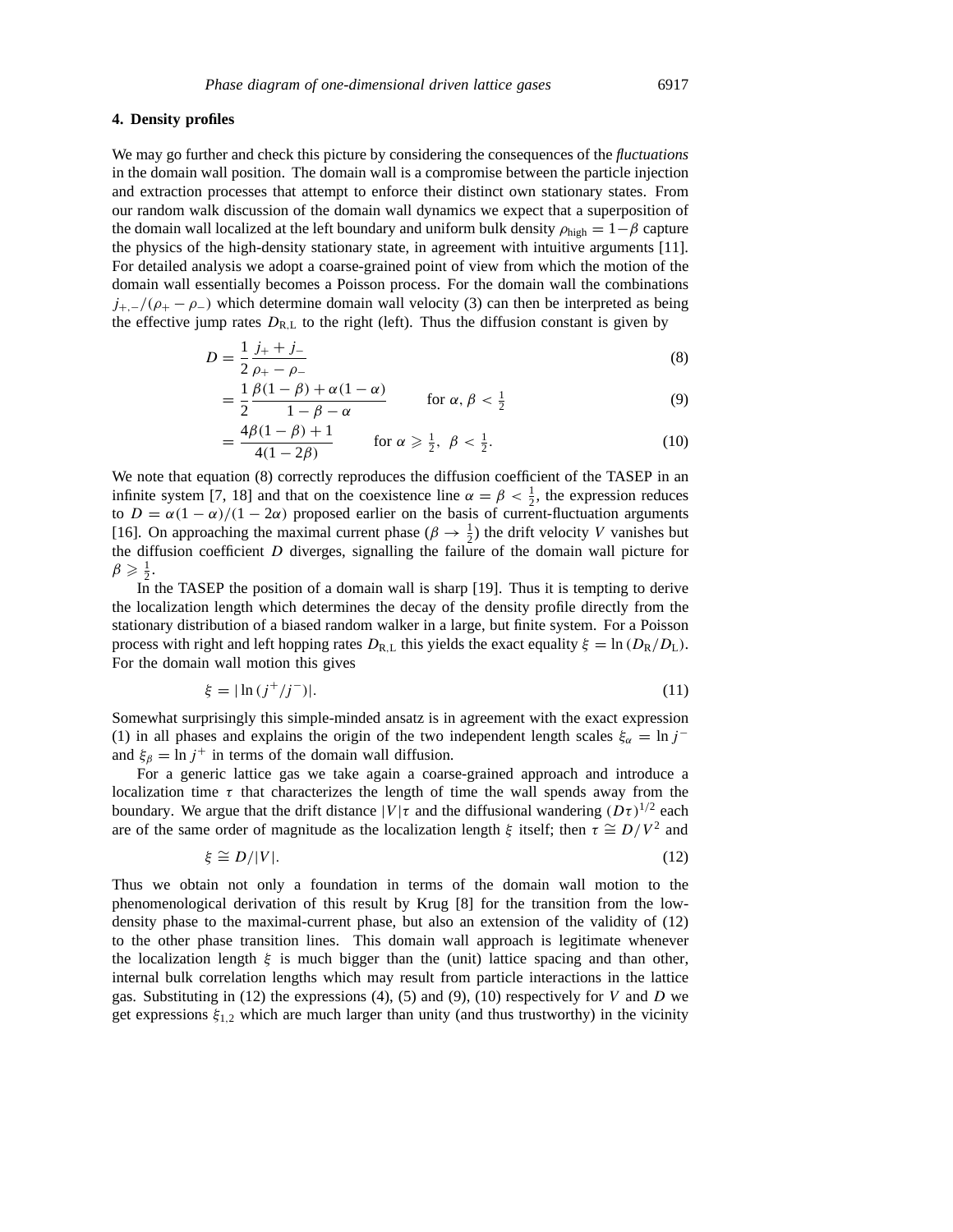of the coexistence line  $\alpha = \beta < \frac{1}{2}$  (case 1) and close to the phase boundary with the maximal-current phase  $\beta = \frac{1}{2}$  respectively (case 2). In these limits  $\xi$  coincides with the exact expression (11).

Finally we note that by using scaling arguments the power-law decay of the density profile in the maximal-current phase can be inferred from the superdiffusive spreading [20] of the fluctuations in the centre-of-mass of a local perturbation [8]. The same result can also be obtained from a renormalization group analysis of the TASEP with open boundaries [21].

## **5. Conclusions**

Our domain wall approach to the determination of the phase diagram makes little reference to the microscopic details of the dynamics. The crucial ingredients, the domain wall velocity (3) and the collective velocity (7) are generally valid. We conclude that the phase diagram of the ASEP is universal in the sense that systems with a single maximum  $j_{\text{max}}$  in the currentdensity relation  $j(\rho)$  have a similar phase diagram. Coupling to boundary reservoirs of left density  $\rho = \alpha$  and right density  $\rho_+$  gives a low- and a high-density phase separated by a coexistence line which is determined by  $j(\rho_{-}) = j(\rho_{+}) < j_{\text{max}}$ . In the low-density phase  $(j(\rho_{-}) < j(\rho_{+})$  the bulk density equals the left boundary density  $\rho_{-}$ , in the high-density phase  $(j(\rho_{-}) > j(\rho_{+})$ ) the bulk density equals the right boundary density  $\rho_{+}$ . Within these phases there are domain-wall transitions at  $\rho_{\pm} = \rho^*$  which is the density that maximizes the current and at which the collective velocity changes sign. For  $\rho_+$ ,  $\rho_-$  >  $\rho^*$  the system is in the maximal current phase where the bulk density takes the value  $\rho^*$ . The domain wall velocity *V* vanishes at all phase boundaries. Hence, given  $j(\rho)$ , one finds the domain wall velocity (3), the collective velocity (7) and thus the location of the phase transition lines. We argue that also equation (12) is generally valid close to the phase transition lines. Provided that the motion of the domain wall on a coarse-grained scale is a Poisson process we can then predict the shape of the density profile from the fluctuations of the domain wall motion. The diffusion coefficient *D* is singular along second-order lines.

This picture is well supported not only by the exact solution of the TASEP, but also by exact results on other exclusion processes [15, 22–24] for which the current-density relation and location of phase transition lines is known. Moreover, from the specific form of the current-density relations for these models we obtain from (3) and (7) new results for the domain wall velocity and collective velocity of these models. The first-order transition is consistent with the experimental data obtained for protein synthesis [2]. We note that data obtained from automobile traffic flow [25] suggest a single maximum in the current-density relation. Thus our approach may be used to predict the phase diagram of road segments between junctions where cars can enter and leave the road.

#### **Acknowledgments**

ABK has completed this work in the research group of B Widom, and was supported by the National Science Foundation and the Cornell University Materials Science Center. EBK was supported by NSF grants DMR-9412561 and DMR-9531430. We thank C L Henley and B Widom for useful discussions and M H Ernst for sending [24] prior to publication.